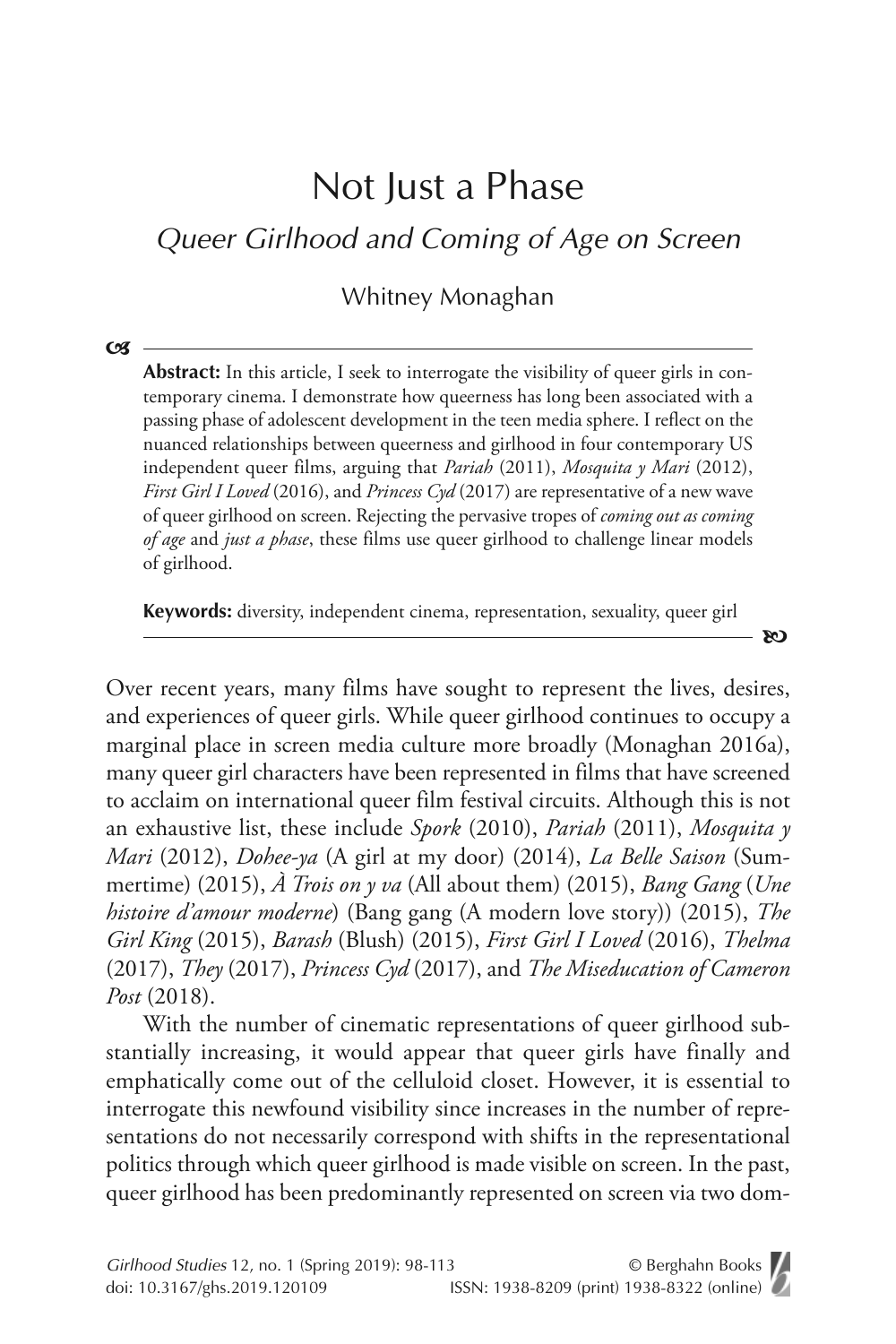inant tropes; queer girls have gained visibility via the *coming out as coming of age* narrative, through which complex negotiations of sexuality are rendered as simple rites of passage (Monaghan 2010). In the second trope, queerness has been associated with a passing phase of girls' adolescent development, through which queer sexualities, identities, and experiences are written off as temporary deviations from a linear path toward heteronormative adulthood (Monaghan 2016b).

A sample of four independent queer feature films produced in the United States from 2010 onwards rejects these dominant modes of representation to produce nuanced relationships between queerness and girlhood. In this article, I argue that *Pariah*, *Mosquita y Mari*, *First Girl I Loved*, and *Princess Cyd* highlight a new wave of representing queer girlhood on screen. Drawing on an analysis of dialogue, narrative, aesthetic, and themes, I argue that these films demonstrate how girlhood can be imagined culturally in queer ways. In rejecting the *coming out as coming of age* trope, the four case studies shift the queer girl's narrative focus from questioning and articulating sexuality to negotiating belonging, sexual consent, familial relationships, and the complex intimacies of girlhood friendships. Additionally, I claim that this new wave of queer girlhood on screen represents queerness beyond the confines of a passing adolescent phase. In doing so, it uses queer girl characters to challenge linear models of girlhood development and emphasizes the queerness of queer girlhood.

#### **Queer Girlhood on Screen**

To begin this analysis I consider, first, how queer girls have been represented dominantly on screen and how these representations relate to broader images of adolescence and queer youth.<sup>1</sup> In film and television, adolescent characters are often represented through coming of age narratives in which they tackle issues of identity formation while negotiating "the boundary or demarcation between child and adult" (Monaghan 2010: 57). For Rebecca Beirne, this is "the dominant model of young lesbian representation in world cinema"  $(2012: 259).<sup>2</sup>$  However, in the case of queer characters, the coming of age narrative is regularly entangled with coming out, a process that involves the "negotiation of social boundaries that define both sex and sexuality" (Monaghan 2010: 58). As a result, the common trope of *coming out as coming of age* sees queer youth coming of age only by coming to terms with their sexuality and/or gender identity and verbally articulating it. Once they come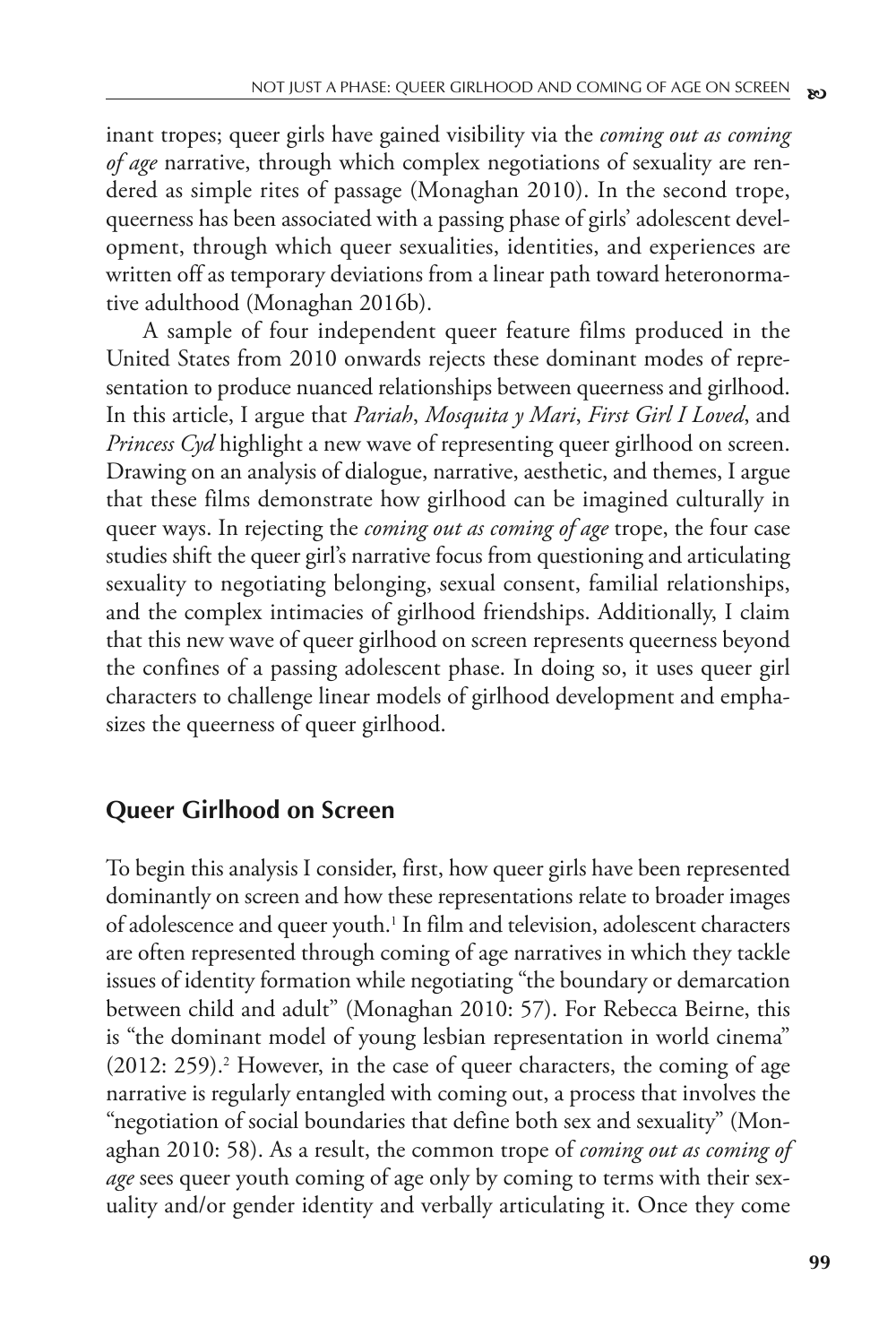out, queer youth either mature immediately into adulthood or they are written out because their only possible storyline has concluded. Thus, historically, this trope simplifies greatly a complex negotiation of identity and represents very little of queer adolescent life outside the climactic verbal expression of sexuality (Davis 2004; Driver 2007; Monaghan 2016b).

In addition to this, queer girls are consistently represented according to a particular gendered temporal logic that asserts that queerness is *just a phase* to be overcome as part of the normal process of maturation into womanhood. As Susan Driver notes, queer experiences are "often valued only as temporary departures from a normative course toward feminine heterosexual adulthood" (2007: 7). This logic of queerness as a phase reflects a number of common cultural assumptions held about girlhood and it has been traced from early European sexological discourse to contemporary international screen cultures (Monaghan 2016b).

On screen, queer girl characters are frequently represented through limited frames of reference that determine how girlhood is culturally understood. In many films and television series about girls and girlhood, homosocial intimacy and/or gender play is related to normal coming of age rituals, while for boy characters this signals the origin of an adult identity. Hence, while queer boys are more regularly represented through narratives that culminate in the affirmation of boys' sexuality, girls' same-sex attraction or gender questioning is regarded as part of an unruly teen phase (Monaghan 2016b). Exploring the logic of queerness as a phase in popular culture of the 2000s, Driver notes that "a girl's queer transgressions commonly reinforce, rather than disrupt, her development into a normal woman" (2007: 7).

This dominant means of characterizing queer girls' experiences, desires, and identities reflects the influence of heteronormative temporal logics on the representation of queer girlhood on screen. A considerable body of work in contemporary queer theory (see Ahmed 2010; Edelman 2004; Dinshaw et al. 2007; Halberstam 2005; Muñoz 2009) exposes the ways in which certain temporal logics can be thought of as heteronormative because they valorize linear and progressive life narratives and celebrate certain heteronormative milestones (such as birth, childhood, adolescence, adulthood, monogamous relationships, marriage, reproduction, parenthood, anniversaries, retirement, and death). Queer experiences and desires are excluded from this straight line of development and queer identities are thus uncelebrated, rendered as deviant, or deemed aberrant in heteronormative culture.

In the case of queer girlhood on screen, the particular narrative and cinematic devices discussed above have been used to figure queerness as a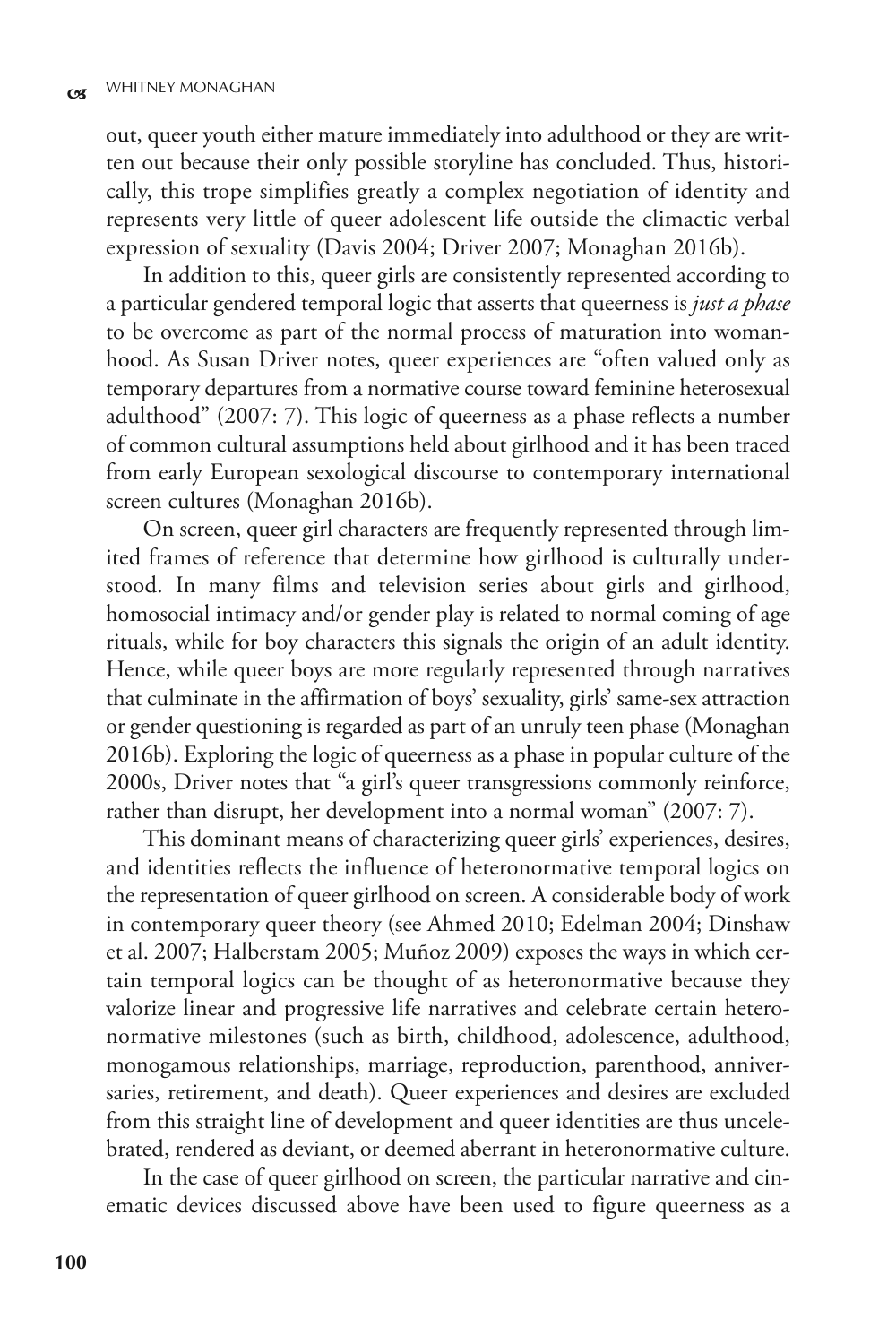temporary disruption of the linear heteronormative temporal logic that asserts that girls grow up to become straight women. Within this frame, queer experience or queer desire is made visible largely as a temporary (and juvenile) departure from the linear path toward heterosexual adulthood. As a result, this dominant mode of representation suggests that queerness is *just a phase* of adolescent development for girls. Echoing the work of queer scholars who argue that heteronormative culture casts queer subjects as those without a future (Ahmed 2010; Edelman 2004; Muñoz 2009; Halberstam 2005), I argue that with queerness limited to an unruly period of girlhood and largely recuperated into the heteronormative path toward heterosexual womanhood, the possibility for queer futures for girl characters is also greatly diminished. Hence, on television queer girls are introduced as an issue needing resolution and, once this is resolved, are promptly written out (Monaghan 2010, 2016b). In cinema, queer girls are also depicted as nostalgic memories of an adolescence long past, as in Fran Martin's "memorial mode" (2010: 3) of representation. For some girl characters, as I have pointed out elsewhere (Monaghan 2016b), queerness is explicitly framed as an experiment or practice for future heterosexual relations as in *Cruel Intentions* (1999), while for others it is a rebellion fuelled by intoxication as in *Thirteen* (2003) and *The Runaways* (2010), or a distraction from teenage boredom as we see in *My Summer of Love* (2004). In each case, girl characters are not allowed to imagine queer futures because their queerness is limited strictly to a temporary phase of adolescence and resolved so that they can mature into adult womanhood.

Representational strategies such as these reveal much about the cultural value placed on queer girls' experiences of girlhood, growing up, feeling desire, and falling in love. In particular, they highlight the dominance of simplified cultural renderings of queer girls' complex subjectivities. However, in the analyses that follow, I explore how four independent filmmakers in the US have pushed back against the dominant modes of representation to articulate a number of nuanced relationships between girlhood and queerness on screen.

#### **Girlhood Caught between Worlds: Pariah**

Dee Rees's *Pariah* (2011) directly confronts the dominant depiction of queer girlhood on screen. The film follows Alike (Adepero Oduye), an African-American lesbian teen who is caught between heteronormative and queer worlds. Alike is forced into a life of heterosexuality and hegemonic gender expression in her Christian home, but is out as an aggressive (or AG)<sup>3</sup> lesbian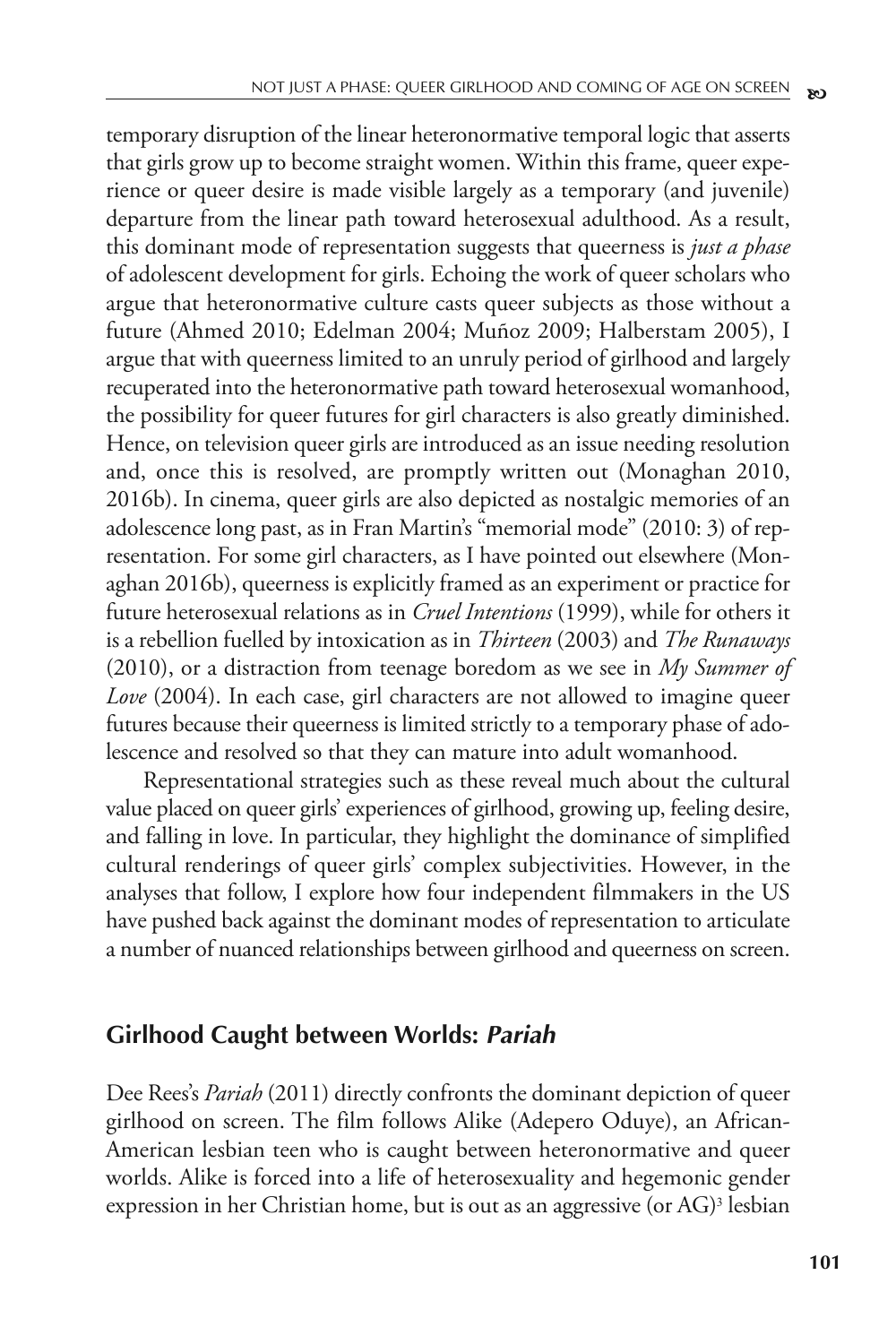among her openly gay friends. The film is notable for opening cinematic girlhood to the experiences of African-American girls, framing girlhood through New York's queer AG subculture, and shifting away from the *coming out as coming of age* trope. Unlike what happens in many queer girl films, Alike never questions her sexuality or gender identity, but questions, instead, her belonging in both heteronormative and queer social spaces.

*Pariah* opens with Alike and her friends at a gay strip club. They sit transfixed on women pole-dancing in front of them as Missy Elliot plays on the soundtrack. Later, outside the club, Alike and her friend discuss how many girls they talked to during the night. Alike reveals that she has missed her curfew and needs to leave immediately. On the bus, the film's soundtrack shifts from hip-hop to an acoustic guitar as Alike removes all the masculine traces in her outfit. She slowly takes off a black cap and removes a darkcoloured polo shirt to reveal a softer, sequined top beneath it. She stashes her masculine items in her backpack and puts feminine earrings on her ears. When Alike arrives at home she lies to her mother about her evening. It is in these opening moments that Alike's inability to fit into the world of her family is first revealed. Her discomfort extends throughout the film and increases in intensity as she conceals her sexuality and rejects conventionally feminine dress. Adding to the complexity of her representation, Alike's queer world offers no reprieve. It also has strict rules about gender expression and behaviour. In an early scene, Alike attempts to impress a girl by embodying AG masculinity and wearing a strap-on dildo under her pants. The strapon is physically uncomfortable and she appears embarrassed to be wearing it. Her discomfort is made worse by the fact that it does not match her skin color. In this scene, the rules of this queer world, which dictate how to perform gender, desire, and identity, are made to seem as oppressive as Alike's mother's pink blouse.

It is significant that Alike appears at home in neither world since it is through their collision that she finds agency to build one for herself. This collision is sparked when Alike is pushed into becoming friends with Bina (Aasha Davis), the daughter of her mother's colleague. Bina is thought to be a good, Christian, feminine influence but a relationship soon develops between the two girls. As this relationship intensifies, it causes conflict in the queer social circle. Meanwhile, speculation about Alike's gender expression and sexuality cause increasing tension at home. In the film's emotional climax, Alike wakes to her parents arguing in the middle of the night. She overhears her mother yelling, "Your daughter is turning into a damn man right in front of your eyes!" and enters the argument.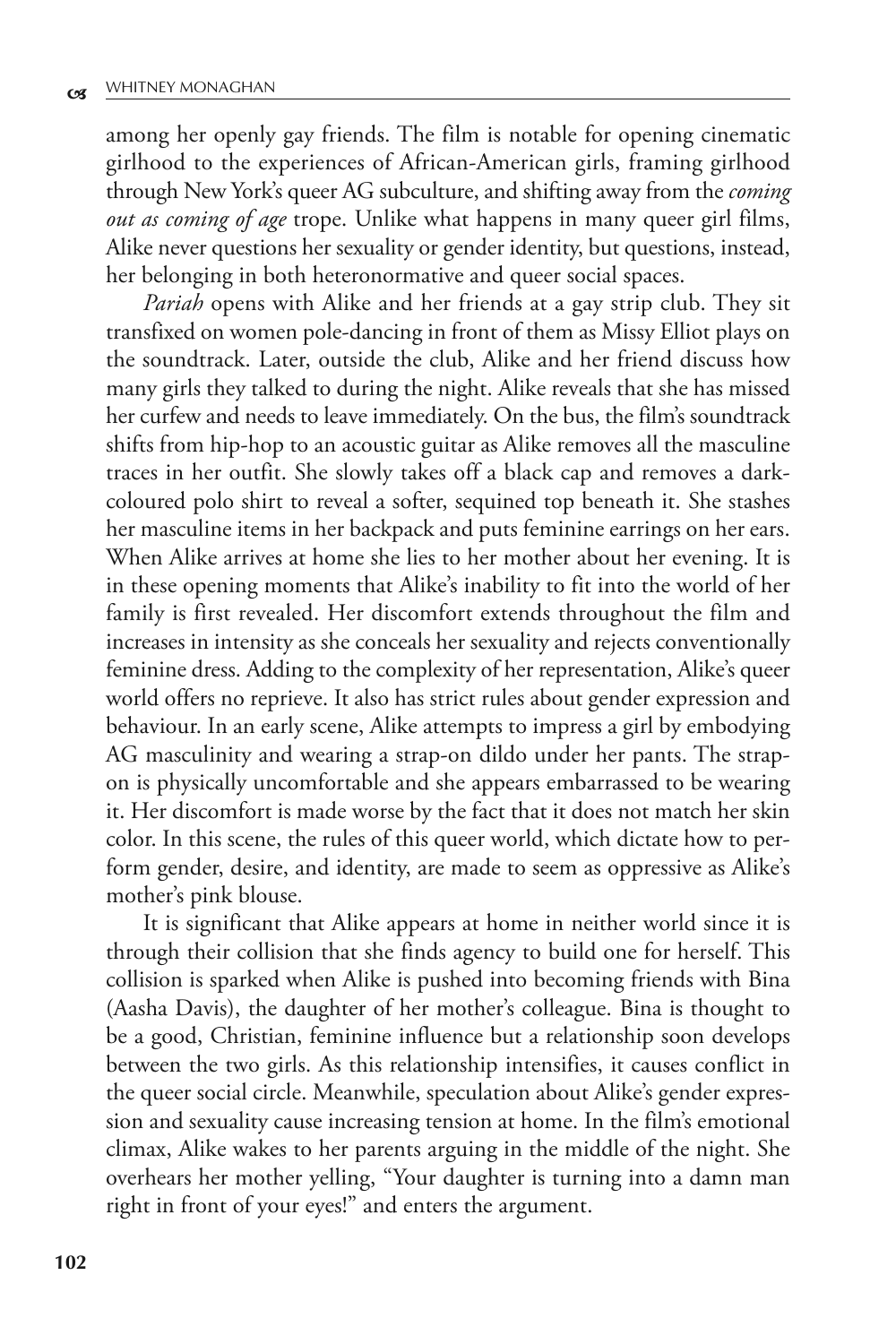AUDREY: Tell him. Tell him where you hang out! Tell him about your butch-ass girlfriend ...

ALIKE: Laura's NOT my girlfriend!

ARTHUR: What the hell are you talking about? You don't know what the hell are you talking about. Alike, please just go to your room, baby!

AUDREY: Tell him! Tell him you're a nasty ass dyke! Tell him you're a nasty ass stinkin' dyke!

ARTHUR: You tell your mamma that's not true. Baby, tell her.

AUDREY: You see!

ARTHUR: Would you shut the hell up?

ARTHUR: You tell your mamma that's not true.

ALIKE: You already know.

ARTHUR: No, I don't know. You tell your mamma it's just a phase.

ALIKE: It's not a phase.

In this scene Alike is confronted with both the violence of homophobia and the pervasive notion that queer identity is temporary; she rejects both completely. As a result, she finds the agency to create life anew for herself. In the film's conclusion, she takes up an early-entry college program and leaves both her heteronormative and queer worlds behind. Alike's poetry forms the narration in the film's final moments as she wipes away tears from her eyes.

And I am not Running I am Choosing Running is not a Choice From the Breaking Breaking is freeing Broken is freedom I am not broken I am free.

This final monologue serves as one last reminder that Alike's narrative is not simply about finding a partner or following a linear path towards adulthood as in many teen-oriented films. Rather, Rees provides insight into the negotiation of a complex queer girlhood as Alike initially seeks to find her place in the world and ultimately sets about creating her own utopia.

### **Drift instead of Progress: Mosquita y Mari**

In the back seat of a dusty wreck of a car abandoned in an empty garage, a teenage girl asks a simple yet important request of her friend. Softly and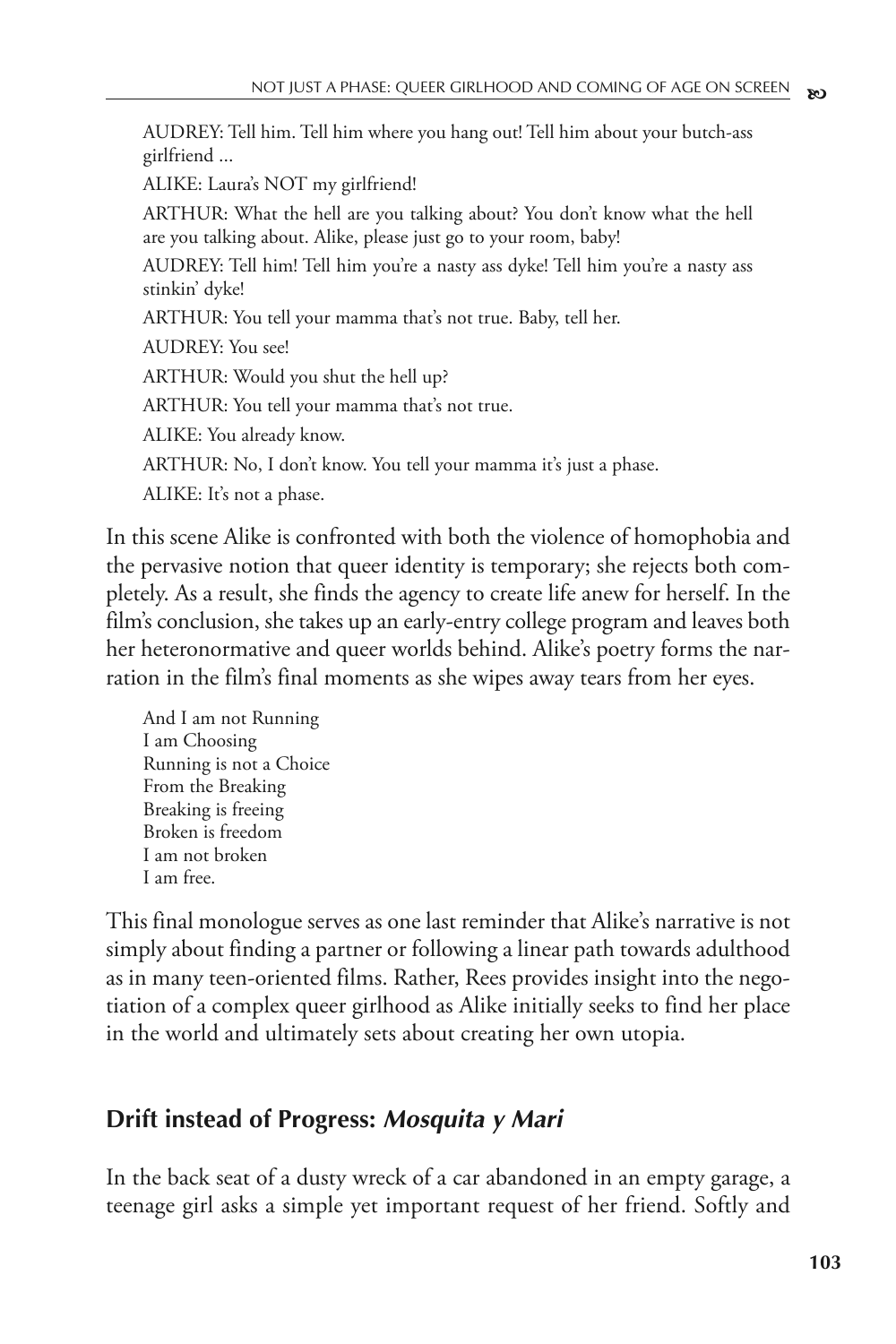romantically, in an almost breathless whisper, the words form: "Tell me something, something you never told anyone." This single line of dialogue in Aurora Guerrero's *Mosquita y Mari* (2012) performs a dual function in both establishing the intimacy of the relationship between the two characters and in drawing attention to the central concern of this film—an emphasis on the unspoken.

In stark contrast to the confessional, dialogue-focused *coming out as coming of age* narrative, the unspoken is taken up in *Mosquita y Mari* on both a narrative and stylistic level. It comes to characterize the relationship between Yolanda (Fenessa Pineda) and Mari (Venecia Trocoso), two Chicana schoolgirls growing up in a predominantly Mexican immigrant neighbourhood in Los Angeles. Yolanda and Mari are initially characterized as polar opposites. A quiet and dedicated student, Yolanda appears uneasy in the teen girl worlds of parties, fashion, and boys. She works diligently at school so that she can eventually help her family out of their difficult financial circumstances. This finds expression in the unique combination of responsibility and pride that flashes across Yolanda's face as she displays her high-scoring tests prominently in the living areas of her home. Mari, however, enters the narrative as a typical bad girl. Through Yolanda's eyes, she's first glimpsed from across the street as she rides her bicycle home, throws it to the ground and runs indoors. In a following scene, Yolanda's gaze again captures Mari's rebellious nature as she enters the classroom, headphones covering her ears. Later, this becomes more explicit when she is caught smoking in the school toilets. Mari's unique style and free-flowing hair is in subtle contrast with Yolanda's plainness, neat ponytail, and simple clothing.

The film follows the development of a friendship between these two contrasting characters. From its inception shrouded by conflict in the confines of the classroom, this friendship morphs into something much more romantic. What is particularly interesting about *Mosquita y Mari* is the way in which this relationship eschews common tropes associated with queer girl characters. As has been noted, the most common narrative for queer teenage characters is undoubtedly the coming out narrative through which, Glyn Davis argues, "[a] range of different models of homosexuality are brought into play" (2004: 132). In such narratives, dialogue occupies a privileged position as the verbal expression of (homo)sexual desire occurs at the climax of the film. Accordingly, as Davis writes, a tension is constructed "between language as a tool used to reveal an essential pre- or super-linguistic truth, and speech acts as the very creator of truth, repetitively producing ... factuality" (132). Yet this tension is evaded in *Mosquita y Mari* since the sexual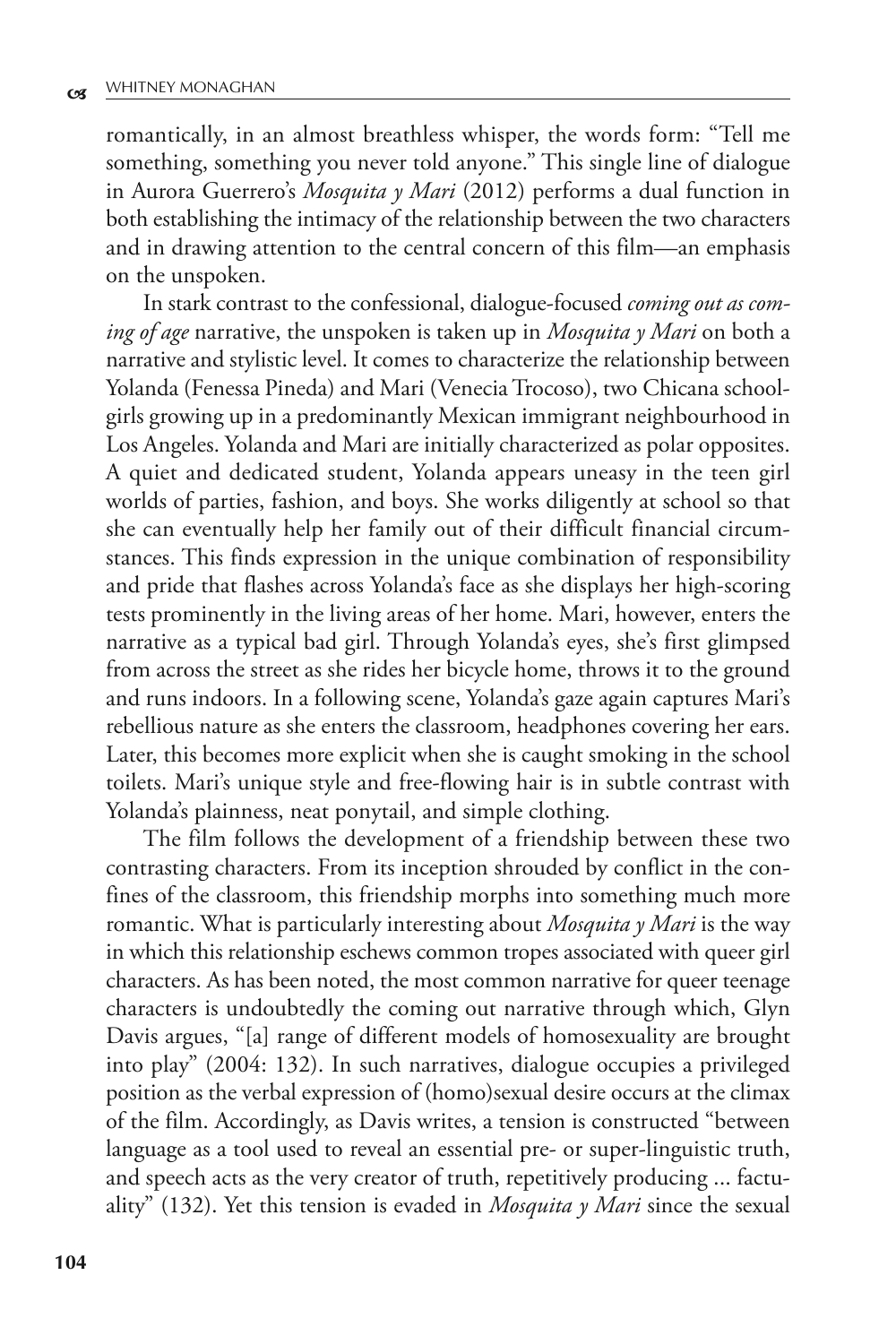desires of the queer girls are left unspoken. In foregrounding the desire of her protagonists while de-emphasizing both dialogue and language, Guerrero accentuates the complexity of the intimacy between them. In the film's press kit Guerrero wrote,

When looking back, long before I identified as queer, I realised my first love was one of my best friends. It was the type of friendship that was really tender and sweet but also sexually charged. Despite the fact that we had the makings of a beautiful teen romance we never crossed that line. The beginnings of *Mosquita y Mari* was reflecting back on that time and asking myself the questions, why didn't we cross that line and what kept us in 'our place?' I didn't grow up in a household where my parents forewarned me that if I turned out to be gay they would disown me ... the message was subtle. It was hidden in the silences around sex and desire; it was implied by society's expectations, you know, like you only experience those feelings of love and desire with the opposite sex. (2011: n.p)

Through *Mosquita y Mari*, Guerrero visualizes those silences of sex and desire, opening them up as ambiguous spaces for expression. With a central relationship that is left almost entirely unspoken, Guerrero shifts the focus to small gestures, emphasizing the intensity of certain moments and the dullness of others. Replicating that beautiful distractedness of first love, the camera also abandons the narrative and lingers on strands of hair blowing in the wind, awkward fingers fiddling with things, dust particles floating in the sunlight. Through this, *Mosquita y Mari* rejects the typical linear and progressive depiction of adolescence on screen, teasing out instead the complexities of intimacy in girlhood in moments of drift.

### **From Coming Out to Consent: First Girl I Loved**

This movie tells the story of high school student Anne (Dylan Gelula), a social outcast who falls in love with the star of her school's softball team, Sasha (Brianna Hidelbrand). With this basic premise, *First Girl I Loved* (2016) fits firmly into the teen genre. Like many teen tales, the film presents its audience with a narrative based on a star-crossed romance between an arty outsider and a high school athlete. *First Girl I Loved* is also a queer coming of age film, following both Anne's and Sasha's negotiations of queer desire and identity as they approach the threshold between child and adult. However, departing from the generic model of queer teen representation, Sanga shifts the primary focus of the queer girl's narrative from coming out to the negotiation of consent. This is achieved primarily by revealing Anne's attraction to Sasha and her articulation of this attraction very early on in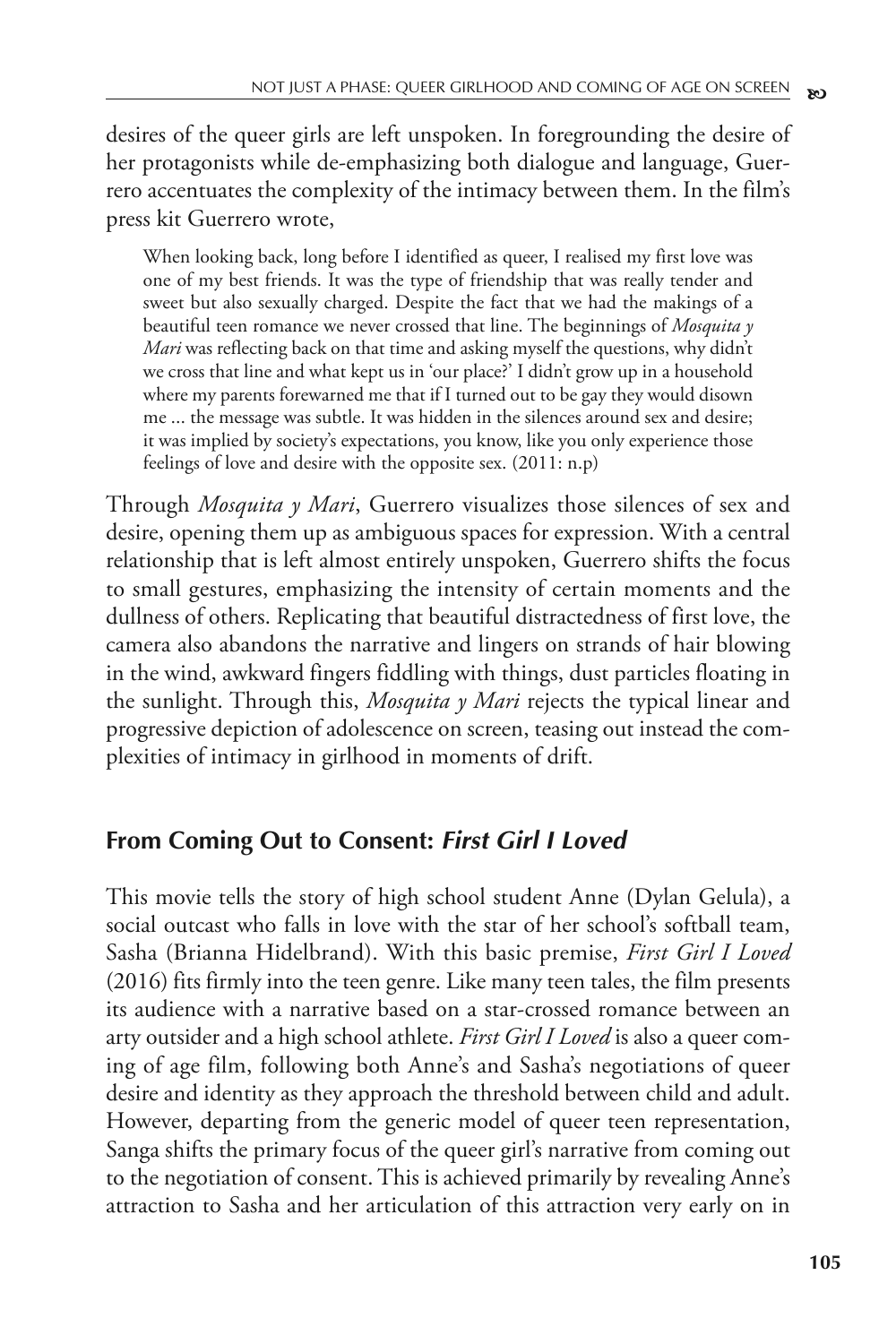the film and this opens up the narrative to tackle other issues. *First Girl I Loved* begins with a shot of Anne riding her bike through an empty schoolyard at night. She approaches a softball pitch and the image cuts to her point of view. This is where we see Sasha for the first time, filmed in slow motion as Anne watches her play softball. Anne takes photos of Sasha and puts the camera down as the image fades to black. The title of the film appears here, explicitly identifying Sasha as the object of Anne's desire. Sasha, too, enters the narrative with queer coding. Her first dialogue in the film is giddy excitement about spending time with Anne after school.

As in *Pariah* (2011) and *Mosquita y Mari* (2012), *First Girl I Loved* uses particular cinematic techniques to reject dominant linear models of both storytelling and adolescent development on screen. Specifically, the film uses non-linear storytelling techniques to interrogate key moments of the story through flashbacks. These flashback sequences seem initially to connect to the film's narrative present via a simple cause/effect or action/reaction relationship. However, as the film progresses, these cause/effect, action/reaction elements are complicated—the flashbacks provide additional contexts that complicate both the narrative causes and their effects. For instance, Anne's attraction to Sasha is articulated early on in the film and returned to several times. In the first instance, which occurs in the narrative present, Anne explains to her best friend Clifton that she likes someone named Sasha. He responds, "Sounds like some dumbass baseball player or something." Anne replies hesitantly with a slight quiver in her voice and an elevation in tone, "Softball, not baseball" and the scene ends. We return to this scene twice again via flashback. The second time, remembered from Anne's perspective, we pick up at Clifton's "dumbass baseball player" comment and follow the scene through to an additional piece of dialogue as Clifton laughs and explains to Anne, "Boys play baseball, girls play softball." He then tries to kiss Anne. The third time, Anne's coming out gives way to the film's broader focus on consent. The flashback, relayed from Clifton's perspective to a guidance counsellor, details his raping Anne. At the conclusion of the scene Anne furiously proclaims her queer desire by saying, "I know girls play softball. I like a girl. I want to fuck her, not you!"

This flashback sequence, played over several times, is paralleled in the Anne/Sasha dynamic later in the film. Midway through the film, Anne and Sasha sneak out, get drunk, and go to a bar. They share a romantic kiss on the dance floor. Filmed in slow motion and at eye-level, Anne and Sasha are bathed in pink filtered light. They both hesitate and give into their desire in unison. The moment is captured on camera by a bystander who texts it to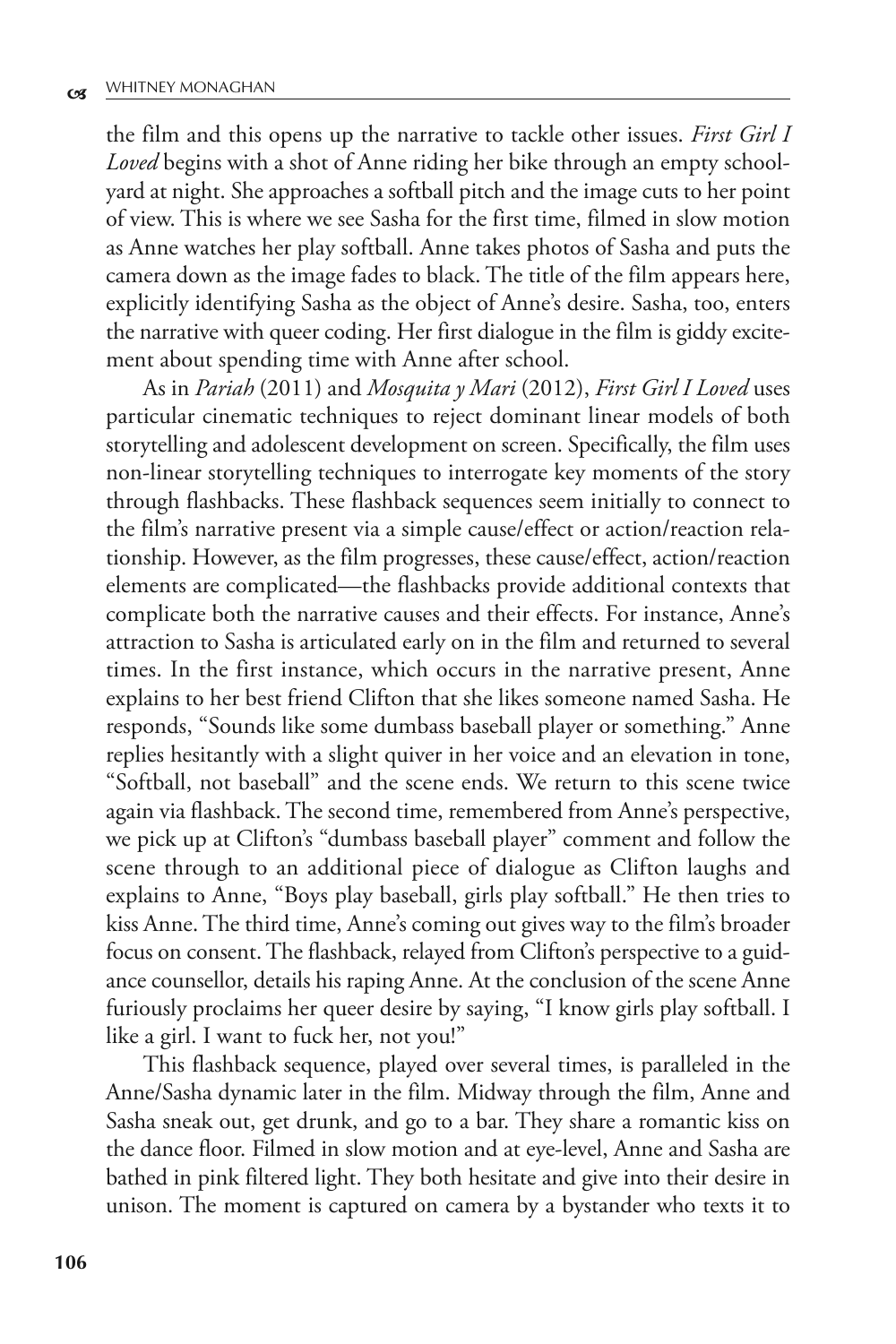Anne. Following the kiss, Sasha leaves the bar and is later distant toward Anne, who desperately tries to hold on to the intimacy of their relationship. In one scene she professes her attraction in front of Sasha's friends but is rejected.

ANNE: I like you. I 'like' like you. I was thinking, you know ... why be weird about it? Let's just keep hanging out with each other, or whatever. You and me. Please?

SASHA**:** Sorry, I'm not ... I'm not gay. But good luck with that.

After being publicly rejected, Anne prints the image of their kiss in the school's yearbook without Sasha's knowledge and, in effect, outs her without her consent. Meeting with her parents and the school's guidance counsellor, Sasha claims that she did not consent to the kiss. However, when later interrogated about it, Sasha remembers the night in further detail. In another flashback Anne and Sasha lie in bed embracing romantically. In the narrative present, Sasha is unable to deny completely that she wanted to kiss Anne in the bar. In the film's closing scene, Anne remembers the romantic embrace. She recalls it in the moments before she tells a healthcare worker, "I'm totally gay."

While *First Girl I Loved* does not have a happy romantic ending, Anne's queer sexuality is affirmed by the conclusion of the narrative, and Sasha's queer attraction is not denied—such is the power of revisiting this moment through flashback. What is particularly significant about this film is that although ostensibly concluding with Anne's coming out, this is not Sanga's primary focus or concern. Eschewing the typical *coming out as coming of age* narrative, Sanga instead foregrounds a broader thematic focus on consent in the negotiation of relationships, which is a rarity for queer girls on screen.

### **Queer without the Crisis: Princess Cyd**

Also shifting the manner in which queer girlhood is represented on screen is Stephen Cone's *Princess Cyd* (2017) that follows sixteen-year-old Cyd (Jessie Pinnick) through a few transformative weeks in Chicago with her novelist aunt, Miranda (Rebecca Spencer). The film's narrative is put into motion when Cyd is sent to Miranda's house for the summer after struggling to get along with her father. Miranda has lived alone for many years and has not seen Cyd since childhood; there is a slight hesitation in her voice when she thinks about having a teenage girl in her house for the first time since she herself was a teenager. While this sets the film up to deal with issues of intergenerational conflict in a manner typical of teen cinema, Cone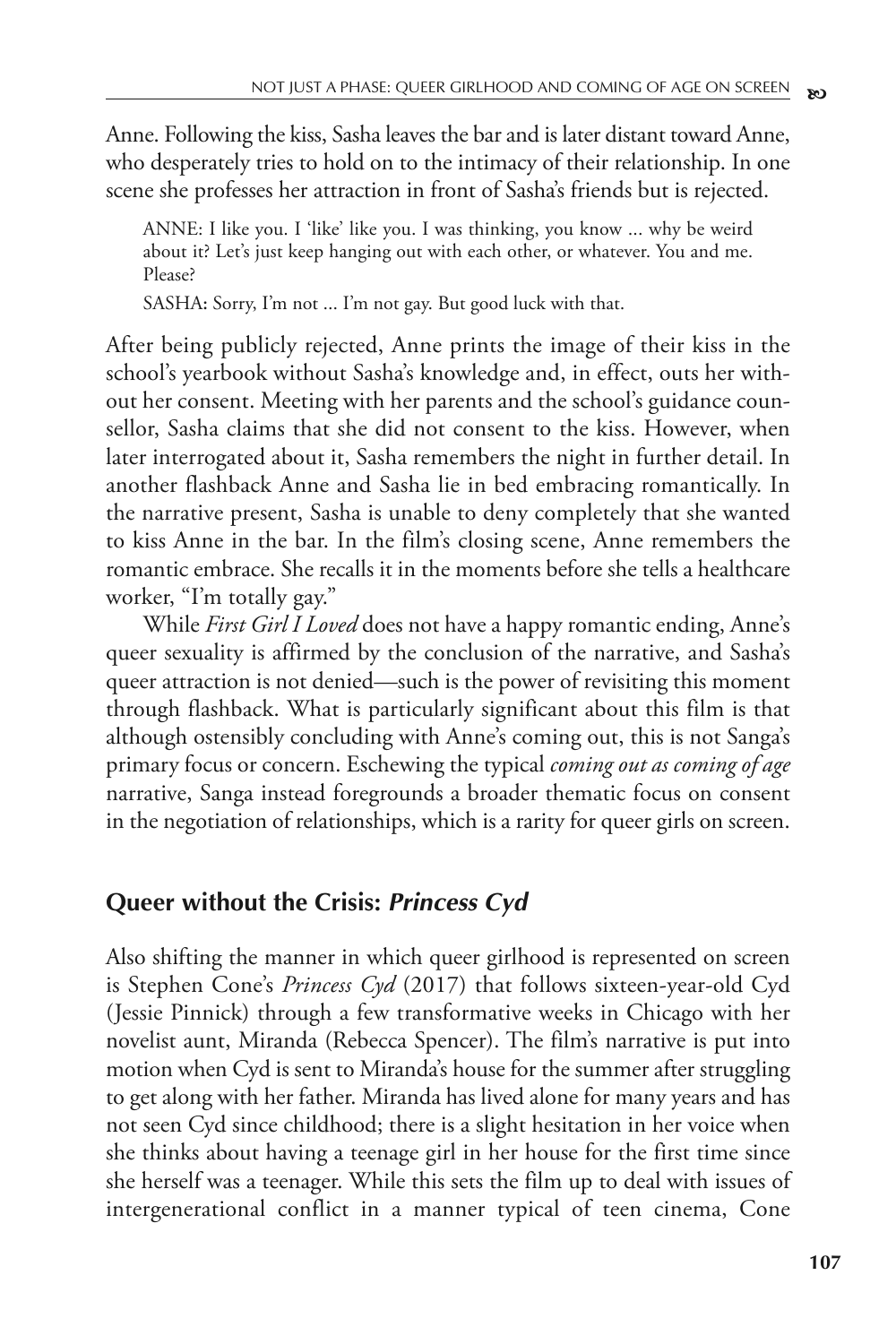promptly supplants this conflict with connection, empathy, and hope. Through this focus on connection over conflict, Cone also represents his queer girl protagonist, Cyd, flourishing in a supportive environment—a rarity in queer teen cinema.

Cyd's flourishing is rendered aesthetically throughout the film—she is bathed in warm summer light for most of the narrative—and encapsulated in her open frankness about sex, desire, sexuality, and gender. From the moment Cyd enters the narrative at Miranda's house she carries a unique self-confidence and rarely hesitates to follow her desires. In one scene she walks confidently into a summer poetry soirée wearing a tuxedo, never hesitating for a moment about the status of her femininity in masculine dress. When asked what she's "into," Cyd also responds without hesitation, "I like … everything," and her attraction to both men and women is represented evenly throughout the film. In one of the opening shots, Cyd kisses a teenage boy, who is later described as her "sort of" boyfriend. Later, whiling away her summer days, Cyd has a brief fling with Josh, the son of her aunt's lesbian friends. She also becomes engaged romantically with Katie (Malic White), a young barista with a Mohawk whom she meets after getting lost on her way home. In a key scene midway through the film, as Cyd and Miranda sunbathe in their swimsuits in the backyard, Cyd confidently expresses her desire for Katie. In this scene, Cyd probes Miranda about her sex life (Miranda explains that she feels no desire to have sex) and Cyd confesses a secret; she says, "I want to have sex with Katie. Is that weird?" Miranda replies, "Of course not." Without questioning what her attraction to Katie means for her identity, Cyd then moves quickly to a follow-up question, "How do I do it?" Rather than facing conflict (internal or external) as she figures out her sexuality, as one would expect from a queer coming of age film, Cyd spends the summer exploring her desires and engaging in other processes of identity formation.

In addition, Cyd also spends the summer getting to know her aunt, building a connection to a maternal figure that she has missed out on since her mother's death when she was eight years of age. The relationship between Cyd and Miranda is not always easy; they begin the summer with an inability to connect which is evidenced by an early conversation during which Miranda shows Cyd a bookshelf primed with great summer reads, but Cyd responds simply that she doesn't enjoy reading. However, as the film progresses, Cyd and Miranda push each other intellectually, spiritually, and experientially, Miranda pushes Cyd in encouraging her to expand her worldview while Cyd pushes Miranda by opening her world to sensorial pleasures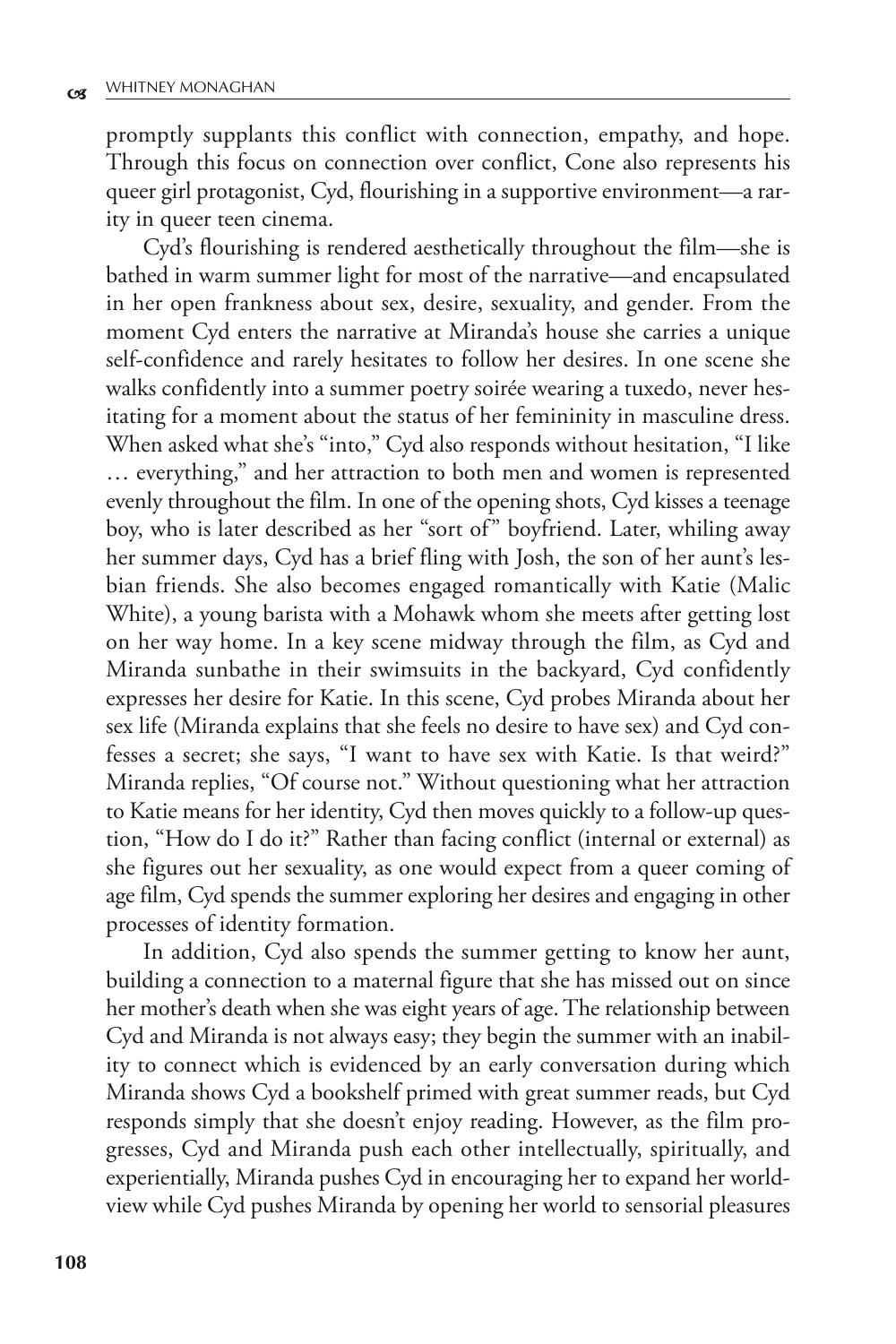like lying out in the sun on a summer afternoon. The visit is transformative for both of them.

In a key moment between the two characters, Miranda delivers a piercing monologue that shifts Cyd's perspective on happiness and fulfilment. Late at night, while cleaning the kitchen after a party, Miranda declares,

I wish that I could share with you the utter joy it brings me to spend three hours on a Saturday afternoon reading Emerson or Melville or Virginia Woolf, or discussing TS Elliot or James Baldwin with a dear friend until dawn. The fulfilment that I get from going to church, from reading theology, from reading science, from praying. But I can't because I am me and you are you. I can't relate to you the total fulfilment that I get from these things. It's impossible. And I understand, you're finding your own joy. You're engaging your own stuff. That's great. That's how it should be, and it's a beautiful thing. But hear me. It is not a handicap to have one thing but not another. To be one way and not another. We are different shapes and ways and our happiness is unique. There are no rules of balance.

In this speech, Miranda implores Cyd to enjoy life in her own unique manner while respecting the ability of others to do so. What is particularly significant about this monologue is that it occupies the pivotal emotional moment in the film, while Cyd's earlier declaration of her feelings about Katie is only a brief assertion. It is this moment that marks Cyd's coming of age, not her coming out.

What this suggests is that Cone's approach to the queer coming of age film sees questions of identity formation emboldened with bigger, metaphysical questions of happiness and fulfilment. Through *Princess Cyd*, Cone asks what happiness is, how it feels, what it means to experience it, what a fulfilled life looks like, and how such a life might be constructed. Significantly, and for the first time on screen, these questions are refracted through both middle-aged womanhood and queer girlhood.

## **Conclusion: Girlhood Queered?**

While queerness has long been represented as a passing phase of girls' adolescent development, recent cinematic representations demonstrate the potential for nuanced relationships between queerness and girlhood to be articulated through screen media. Drawing on four films that challenge dominant models of queer girl representation I see independent cinema in the US as a vehicle for novel representational strategies. Each representing different facets of the experience of being a queer girl in the millennial era, these four films diverge from the traditional iteration of queer girlhood on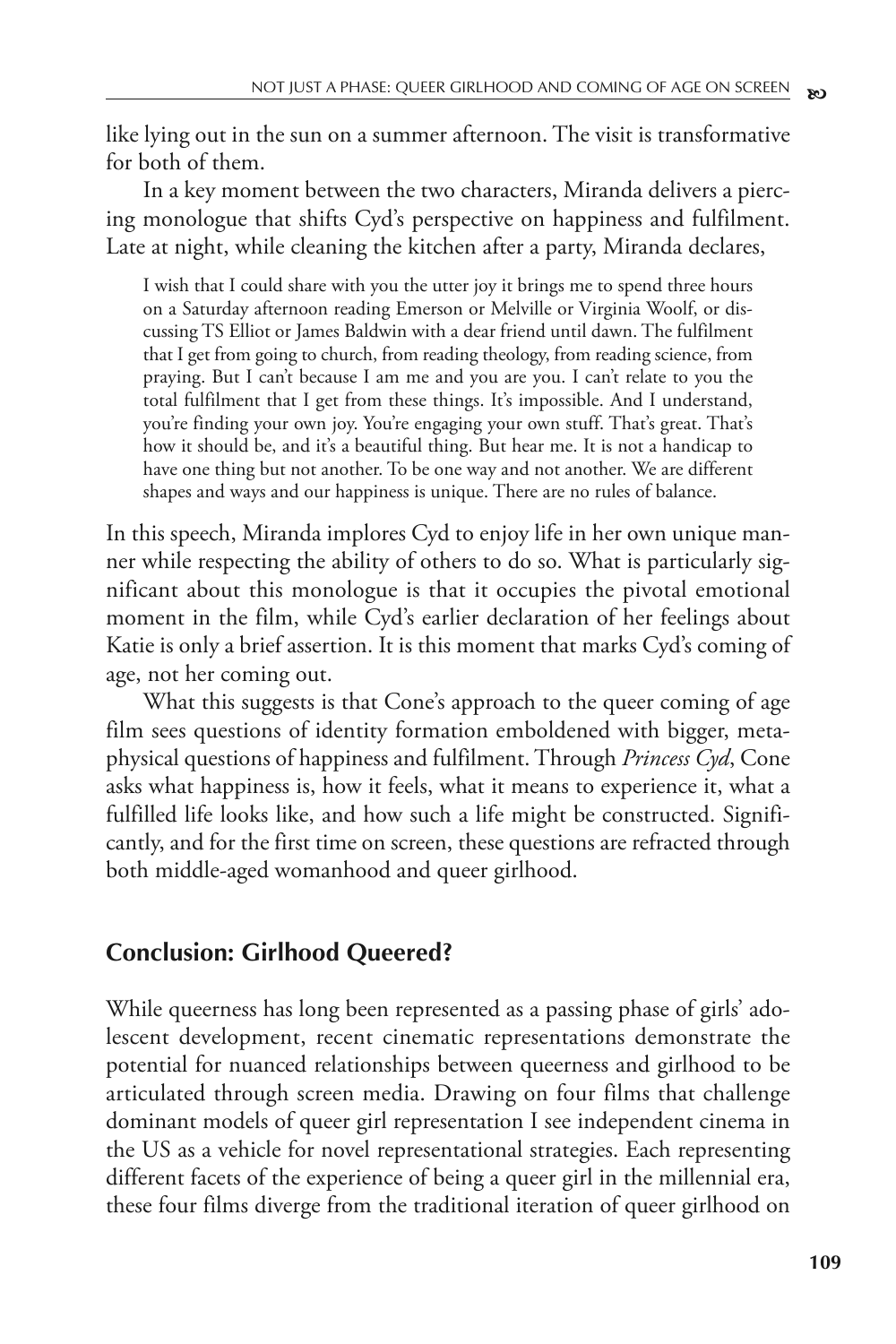screen in unique ways. Common across all four is a rejection of the *coming out as coming of age* trope—in fact none stage typical coming out narratives wherein a character's sexuality is confessed in a dramatic climax—and each offers an expression of queer girlhood that challenges linear models of girlhood development that see being gay as *just a phase*. Whether through particular dialogue, narrative, aesthetic, or a broader thematic focus, these four films imagine a queer girlhood that is presented as being well beyond the bounds of a passing phase. Also common across these films are close connections to the marginality of queerness as experienced by their creators. Both *Pariah* and *Mosquita y Mari* were created by queer women, *Princess Cyd* was directed by an out gay male filmmaker and the queer girl's perspective in *First Girl I Loved* was reportedly inspired by the coming out of director Kerem Sanga's younger sister. Away from the pressures of the mainstream studio-driven film industry, the independent sector has provided space for these filmmakers to reflect on queer girlhood in novel ways.

While the films analyzed here provide only a narrow glimpse into the diversity of queer girlhood on contemporary screens—as has been noted, the films selected for this article were all produced in the independent film sector in the US and have circulated internationally through LGBTIQ film festival circuits—these works do stand in for broader shifts in the representation of queer girlhood in recent years. Internationally, films such as those mentioned in this article follow suit in their complex depictions of girlhood on screen. Writing a little over ten years ago, Marnina Gonick, in asking "Are queer girls, girls?" highlighted a problematic trend in discourse on girlhood. Gonick suggested that "when the category 'girl' is named … it is white, middle-class, and heterosexual girls whose experiences are referenced" (2006: 122).

The films discussed in this article demonstrate the potential for girlhood to be imagined culturally in new, exciting, and queer ways: opening queer cinema to the teenage girl as an influential cultural figure; opening the girl's coming of age narrative to queerness, thematically and aesthetically; and diversifying the representation of girlhood on screen in terms of class, race. and sexuality. Independent US cinema has prompted a rethinking of girlhood, queerness, and coming of age. It remains to be seen whether this trend will continue as we move into the next decade, and whether similar representational strategies have been or will be taken up by other national contexts or alternative forms of media such as television or online video. Required now more than ever is further research that interrogates existing and emerging representational models of queer girlhood across national contexts and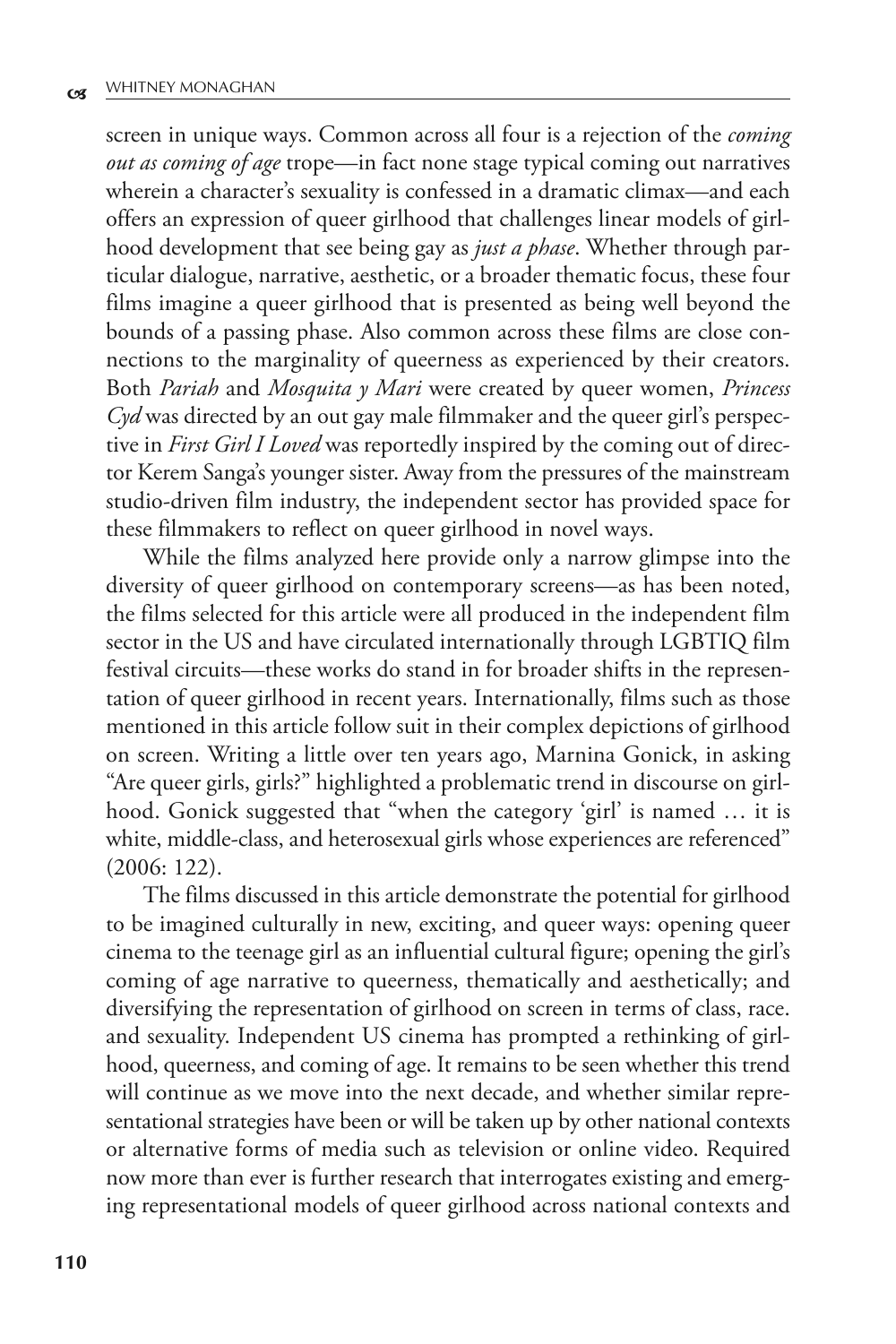media spaces, research that leverages analyses of representational strategies to revise cultural understandings of girlhood, prying open the once rigid category of the girl to all manner of diverse experiences and identities.

**c**s

**WHITNEY MONAGHAN** is an Assistant Lecturer in Film and Screen Studies at Monash University, Australia. Her background is in screen, media, and cultural studies. Her research examines the representation of LGBTIQ youth on screen, and her research interests include queer screen culture, queer theory, feminist screen studies, and new forms of televisuality such as web series. She is the author of *Queer Girls, Temporality and Screen Media: Not 'Just a Phase'* (2016). ORCID: http://orcid.org/0000-0003- 1348-2857. Email: whitney.monaghan@monash.edu

#### **Notes**

- 1. Though not specifically tied to representations of girlhood, it is worth noting that desire between women is often equated with friendship or other forms of intimacy. This is evident in Jackie Stacey's (1987) research on desire, identification, and female spectatorship in *Desperately Seeking Susan* (1985) directed by Susan Seidelman, and *All About Eve* (1950) directed by Joseph L. Mankeiwicz, both of which have been critiqued by Teresa de Lauretis who argues that such works contribute to "the sweeping of lesbian sexuality and desire under the rug of sisterhood, female friendship, and the now popular theme of the mother-daughter bond" (1994: 116).
- 2. It should be noted that there are some examples in which queerness is firmly situated in childhood. Although they are not the only ones, two notable films are Celine Sciamma's *Tomboy* (2011) and Alain Berliner's *Ma vie en rose* (1997), both of which use girl characters to explore gender diversity in childhood.
- 3. The term "Aggressive" or "AG" originated in urban communities of color and refers to queer women of color with masculine gender presentation.

### **References**

Ahmed, Sara. 2010. *The Promise of Happiness*. Durham: Duke University Press.

Beirne, Rebecca. 2012. "Teen Lesbian Desires and Identities in International Cinema: 1931-2007." *Journal of Lesbian Studies* 16 (3): 258–272. doi:10.1080/10894160.2012.673925

Davis, Glyn. 2004. "Saying It out Loud: Revealing Television's Queer Teens." In *Teen TV: Genre, Consumption, Identity*, ed. Glyn Davis and Kay Dickinson, 127–140. London: British Film Institute.

**b**<sub>D</sub>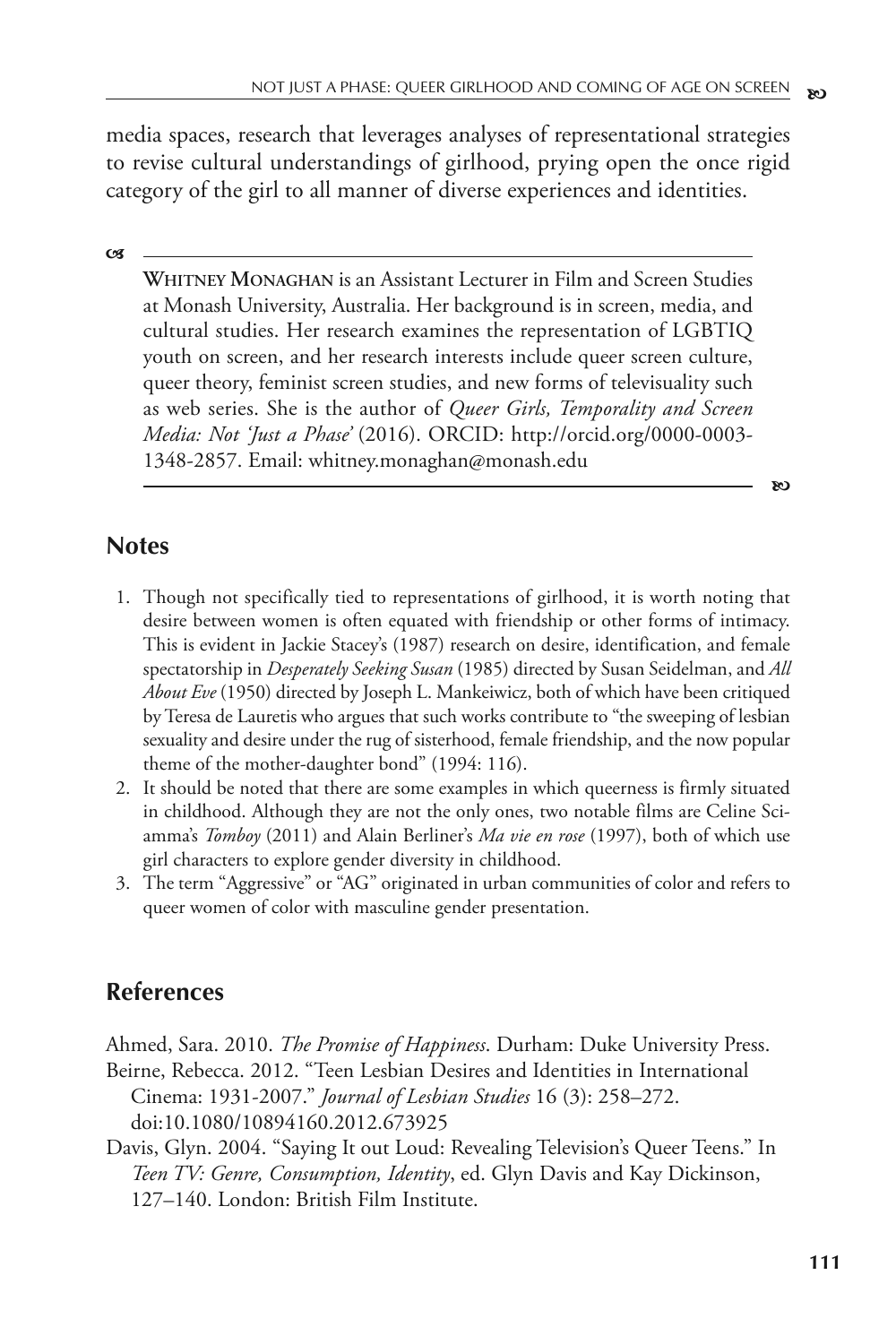de Lauretis, Teresa. 1994. *The Practice of Love: Lesbian Sexuality and Perverse Desire*. Bloomington: Indiana University Press.

Dinshaw, Carolyn, Lee Edelman, Roderick A. Ferguson, Carla Freccero, Elizabeth Freeman, Judith Halberstam, Annamarie Jagose, Christopher Nealon, and Nguyen Tan Hoang. 2007. "Theorising Queer Temporalities." *GLQ: A Journal of Lesbian and Gay Studies* 13 (2–3): 177–196.

Driver, Susan. 2007. *Queer Girls and Popular Culture: Reading, Resisting, and Creating Media*. New York: Peter Lang.

Edelman, Lee. 2004. *No Future: Queer Theory and the Death Drive*. Durham: Duke University Press.

Gonick, Marnina. 2006. "Sugar and Spice and Something More Than Nice? Queer Girls and the Transformation of Social Exclusion." In *Girlhood: Redefining the Limits*, ed. Yasmin Jiwani, Claudia Mitchell and Candis Steenbergen, 122–137. Montreal: Black Rose Books.

Guerrero, Aurora. 2011. "Press Kit: Mosquita y Mari." Indie PR. http://www. thefilmcollaborative.org/films/img/epk/Press\_Kit\_Mosquita\_y\_Mari\_011212. pdf (accessed 10 July 2018).

Halberstam, Judith. 2005. *In a Queer Time and Place: Transgender Bodies, Subcultural Lives*. New York: New York University Press.

Martin, Fran. 2010. *Backward Glances, Contemporary Chinese Cultures and the Female Homoerotic Imaginary*. Durham: Duke University Press.

Monaghan, Whitney. 2010. "' It's All in a Day's Work for a 15-Year-Old Gay Virgin': Coming Out and Coming of Age in Teen Television." *Colloquy: Text, Theory, Critique* 19: 56–69.

Monaghan, Whitney. 2016a. "Mashup and the Queer Archive." *Senses of Cinema*, no. 80. http://sensesofcinema.com/2016/new-directions/mashup-videosqueer-archive/

Monaghan, Whitney. 2016b. *Queer Girls, Temporality and Screen Media: Not "Just a Phase."* London: Palgrave Macmillan.

Muñoz, José Esteban. 2009. *Crusing Utopia: The Then and There of Queer Futurity*. New York: New York University Press.

Stacey, Jackie. 1987. "Desperately Seeking Difference." *Screen*. 28(1): 48–61 doi:10.1093/screen/28.1.48